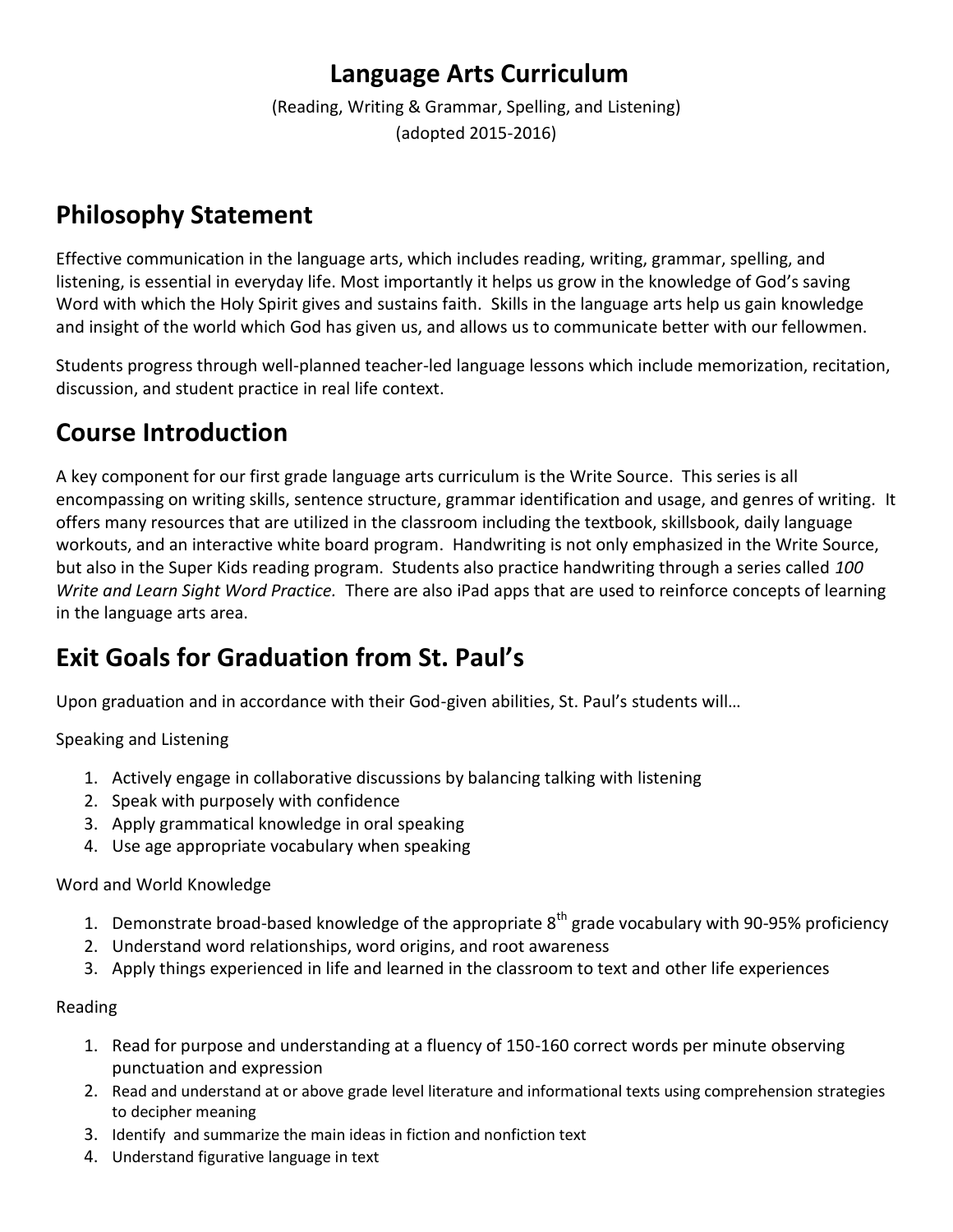## Writing

- 1. Cite appropriate textual evidence when writing and speaking
- 2. Write clear and organized persuasive, expository, and narrative texts using the writing process
- 3. Gather appropriate information from multiple sources to determine validity and reliability of sources while conducting research
- 4. Apply grammatical correctness in writing
- 5. Make use of figurative language in writing
- 6. Apply varying sentence structures (simple, compound, complex, and compound-complex) in writing

# Grammar

- 1. Identify the eight parts of speech in sentence structure including their own writing
- 2. Compose grammatically correct sentences including proper mechanics
- 3. Use correct English grammar and usage in writing

# Spelling

1. Apply spelling strategies and phonics rules to successfully spell  $8<sup>th</sup>$  grade vocabulary words with at least 90% accuracy

# **Grade Level Measurable Objectives for Kindergarten**

# **DECODING**

- Recognize by sight all letters of the alphabet.
- Produce all consonant sounds and short vowel sounds.
- Sound out each letter in simple words and blend them to read the word.

# **WORD KNOWLEDGE**

- Use a broad-based knowledge of grade level appropriate vocabulary to read with purpose and understanding, (able to comprehend at least 90% of words in a Kindergarten level text).
- Recognize on sight rhyming word families and sight/memory words taught during the school year.
- Use pictures in stories to help them figure out unknown words.
- Use words and phrases acquired through conversations, reading and being read to, and responding to texts.
- Identify real-life connections between words and their use (e.g., note places at school that are colorful).

# **WORLD KNOWLEDGE**

- Apply things they have seen and done in the classroom and outside and relate them to the text as well as take the vocabulary and apply those words to their lives by speaking and writing.
- Apply concepts learned in other subjects (social studies and science) to their reading, writing, and listening comprehension.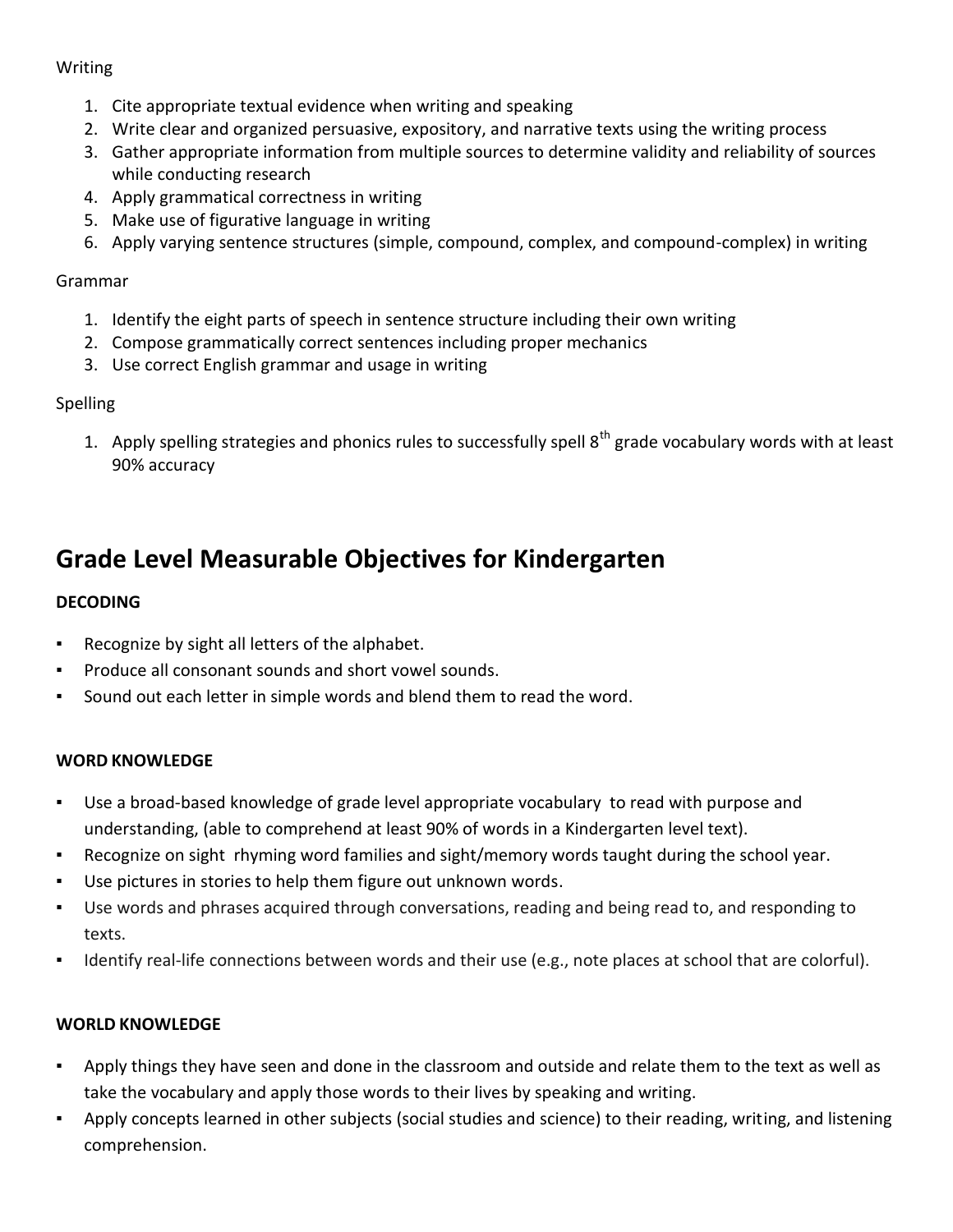## **FLUENCY**

- Read emergent reader texts with purpose and understanding.
- Obey punctuation and use expression while reading.

## **COMPREHENSION (Oral and Skills)**

- Demonstrate oral comprehension through texts and read aloud discussions.
- Retell a story.
- Understand story elements such as setting, characters, sequence, events, and problem solving.
- Remember, understand, and relate the story to their own personal experiences.

### **GRAMMAR**

- Use frequently occurring nouns and verbs correctly.
- Form regular plural nouns by adding -s and -es
- Identify the three types of sentences: statement, question, exclamation and the punctuation associated with each type.
- Understand and use question words (interrogatives) (e.g., who, what, where, when, why, and how).
- Use the most frequently occurring prepositions (e.g., to, from, in, out, on, off, for, of, by, with).
- **Applying the correct usage of a capital letter at the beginning of the sentence, correct use of the three** types of punctuation, and use spaces between words when writing.

### **WRITING**

- Use a combination of drawing, dictating, and writing to express themselves appropriately on various topics.
- Write a simple sentence.
- Will demonstrate concepts of print such as left to right, top to bottom progression and understand that words are separated by spaces in print.
- Legibly form all capital and lowercase letters of the alphabet.

#### **SPELLING**

- Add or substitute individual sounds (phonemes) in simple, one-syllable words to make new words ( CVC).
- Demonstrate basic knowledge of one-to-one letter-sound correspondences by producing the primary sound or many of the most frequent sounds for each consonant.
- Spell simple words phonetically, drawing on knowledge of sound-letter relationships.

### **LISTENING AND SPEAKING**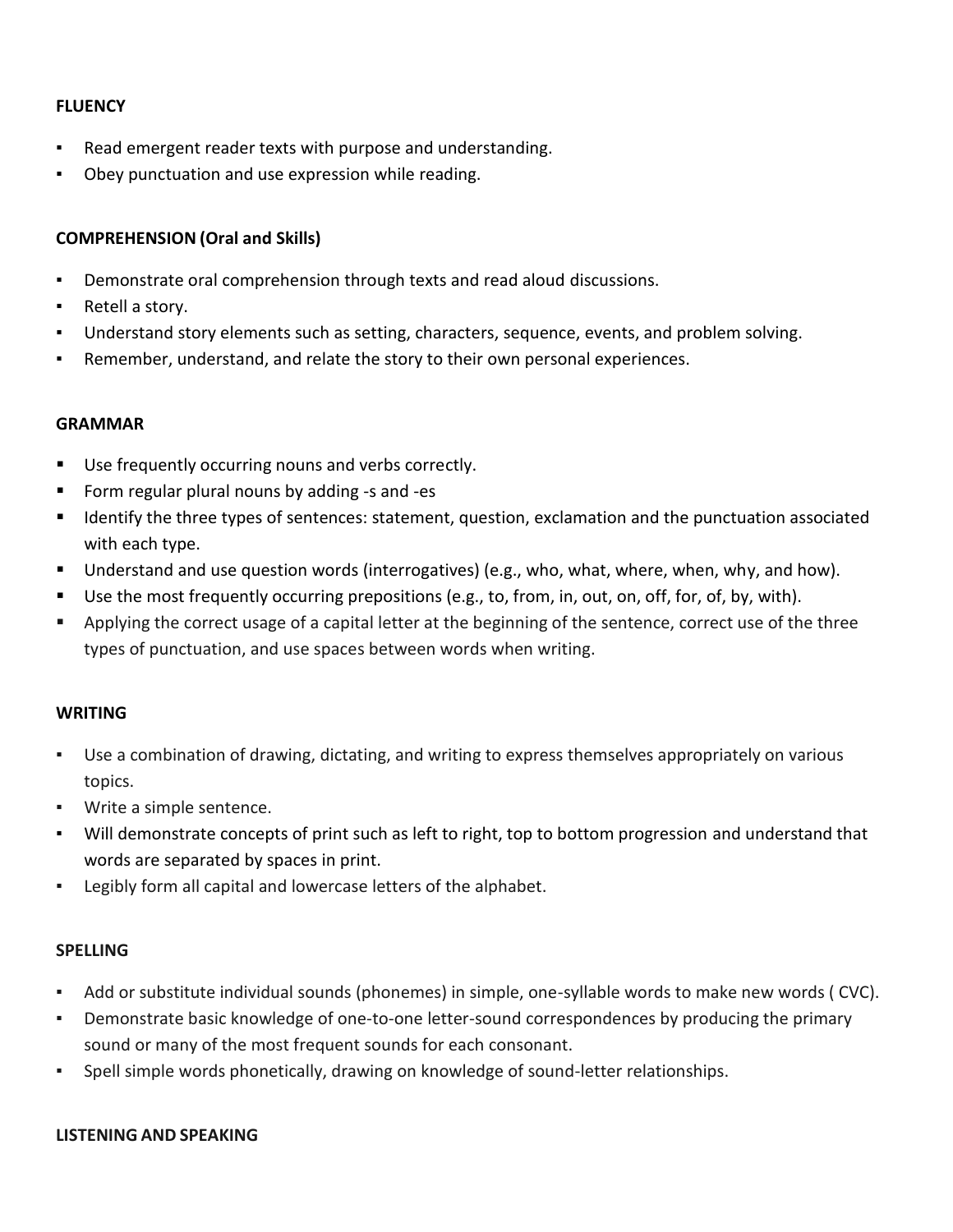- Confirm understanding of a text read aloud or information presented orally or through other media by asking and answering questions about key details and requesting clarification if something is not understood.
- Follow agreed-upon rules for discussions (e.g., listening to others and taking turns speaking about the topics and texts under discussion).
- Continue a conversation through multiple exchanges.
- Speak audibly and express thoughts, feelings, and ideas clearly.
- Participate in collaborative conversations with diverse partners about kindergarten topics and texts with peers and adults in small and larger groups.
- Describe familiar people, places, things, and events and, with prompting and support, provide additional detail.
- Be able to follow oral single step directions.

# **Grade Level Measurable Objectives for First Grade**

# **DECODING**

- Decode words with long and short vowel patterns
- Decode words with consonant clusters and digraphs
- Decode words with silent letters
- Decode words with common syllables (prefixes and suffixes)
- Decode words with contractions
- Decode words with compound words

### **WORD KNOWLEDGE**

- Use a broad-based knowledge of appropriate grade level vocabulary (know 90 95 % of the words in the text), and use that knowledge to read with purpose and understanding
- Use context to determine the meaning of unfamiliar words
- Connect previously learned words to a new context
- Apply knowledge of how words relate to each other (synonyms, antonyms, homophones, homonyms, and multi-meaning words)

### **WORLD KNOWLEDGE**

- Apply Classroom and outside experiences to relatable texts
- Apply  $2^{nd}$  grade vocabulary to their lives through speaking and writing
- Use concepts learned in other subject areas and apply to their reading, writing, and listening comprehension

### **FLUENCY**

▪ Read at a rate of 80-90 words a minute while obeying punctuation marks and reading with expression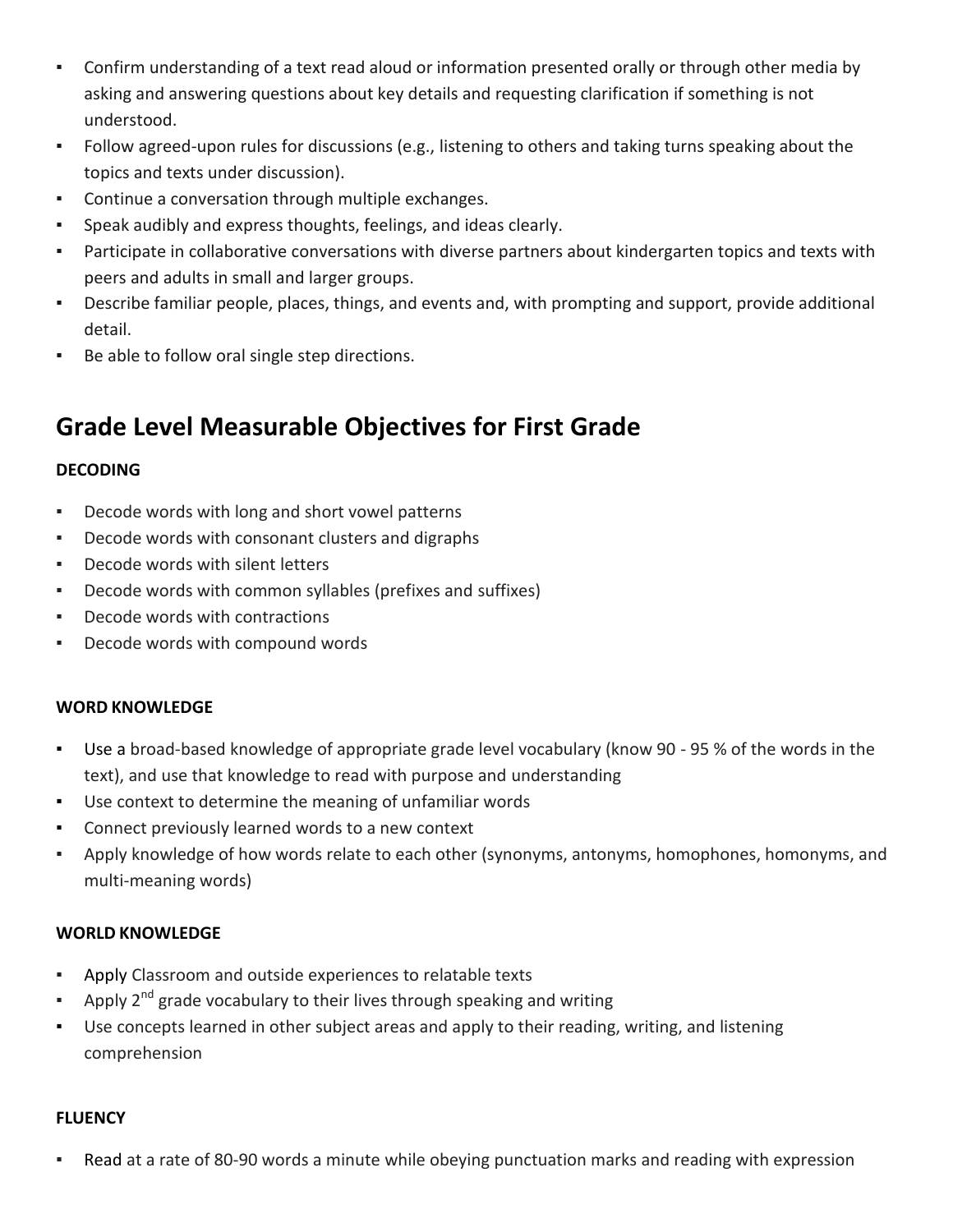# **COMPREHENSION (Oral and Skills)**

- Expand oral comprehension through teacher read-alouds and discussion
- Apply reading strategies (story elements, cause & effect, sequence, problem solving, summarizing, and question & answer) to remember and understand story events in both oral and independent reading

## **GRAMMAR**

- Identify nouns, pronouns, verbs, and adjectives
- Add common endings to base words (s, es, ed, ing)
- Use punctuation and capitalization in sentences
- Identify different types of sentences (telling, asking, and exclamatory)

### **WRITING**

- Use the steps of the writing process (prewrite, write, revise, edit, publish)
- Write complete sentences
- Write logical paragraphs
- Write 3 paragraph essays (descriptive, narrative, expository, persuasive, research)
- Write legible lower and uppercase cursive letters

### **SPELLING**

- Spell 90% of common  $2^{nd}$  grade sight words by following phonics rules for words that follow certain patterns (VCe, VCCV, consonant clusters, vowel pairs, digraphs, r-controlled vowels, -ed, -ing, -s, -es)
- Spell basic compound words and contractions, number and color words and basic homophones

### **LISTENING AND SPEAKING**

- Demonstrate active, attentive listening
	- o Look at the speaker
	- o Listen for key words
	- o Ask questions
	- o Write down the main ideas
	- o Understand the purpose for listening
- Demonstrate how to follow oral, multi-step directions correctly
- Demonstrate how to answer oral questions correctly and how to participate in class discussions appropriately

# **Grade Level Measurable Objectives for Second Grade**

**DECODING**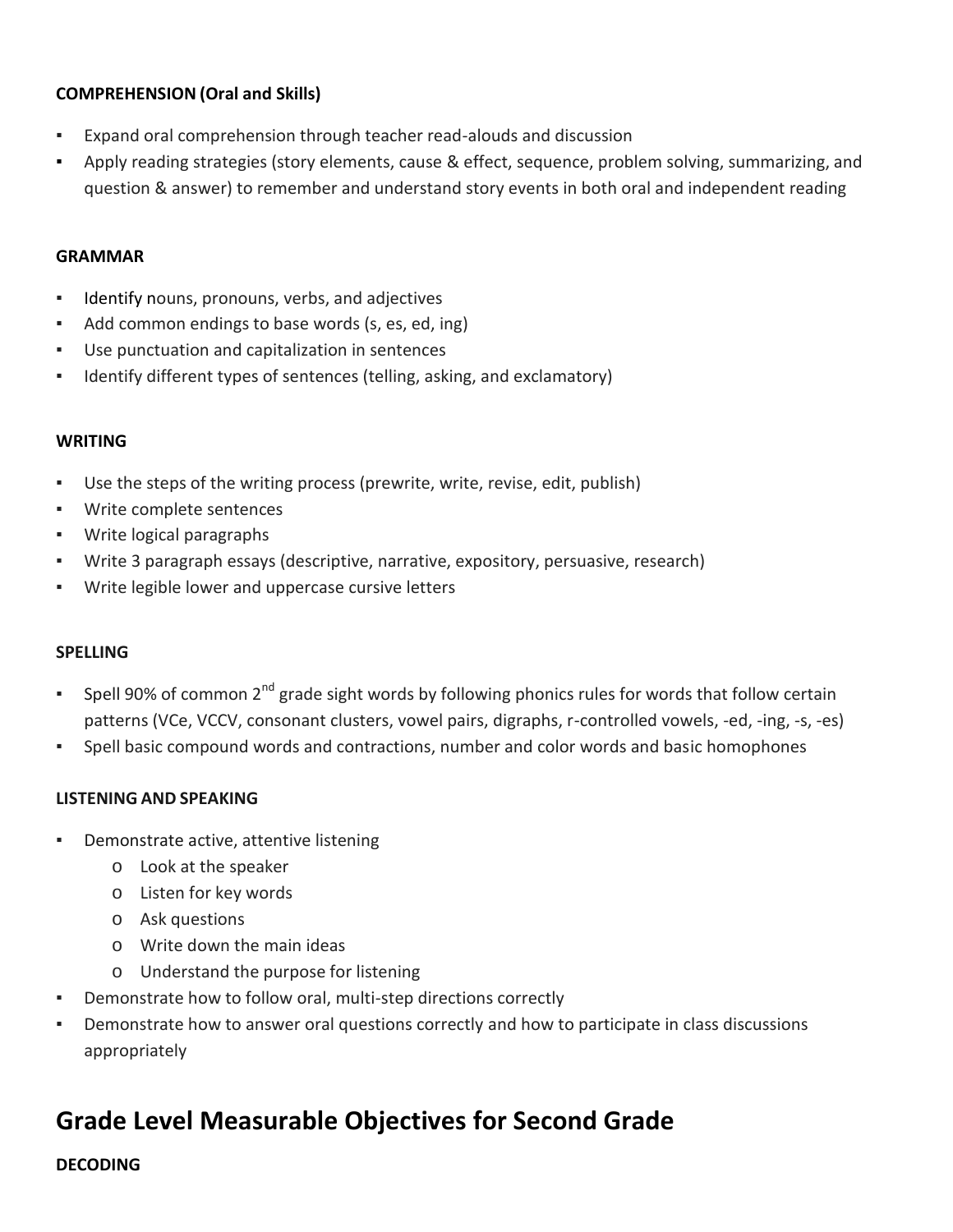- Decode words with long and short vowel patterns
- Decode words with consonant clusters and digraphs
- Decode words with silent letters
- Decode words with common syllables (prefixes and suffixes)
- Decode words with contractions
- Decode words with compound words

## **WORD KNOWLEDGE**

- Use a broad-based knowledge of appropriate grade level vocabulary (know 90 95 % of the words in the text), and use that knowledge to read with purpose and understanding
- Use context to determine the meaning of unfamiliar words
- Connect previously learned words to a new context
- Apply knowledge of how words relate to each other (synonyms, antonyms, homophones, homonyms, and multi-meaning words)

## **WORLD KNOWLEDGE**

- Apply Classroom and outside experiences to relatable texts
- Apply  $2^{nd}$  grade vocabulary to their lives through speaking and writing
- Use concepts learned in other subject areas and apply to their reading, writing, and listening comprehension

# **FLUENCY**

Read at a rate of 80-90 words a minute while obeying punctuation marks and reading with expression

# **COMPREHENSION (Oral and Skills)**

- Expand oral comprehension through teacher read-alouds and discussion
- Apply reading strategies (story elements, cause & effect, sequence, problem solving, summarizing, and question & answer) to remember and understand story events in both oral and independent reading

### **GRAMMAR**

- Identify nouns, pronouns, verbs, and adjectives
- Add common endings to base words (s, es, ed, ing)
- Use punctuation and capitalization in sentences
- Identify different types of sentences (telling, asking, and exclamatory)

### **WRITING**

Use the steps of the writing process (prewrite, write, revise, edit, publish)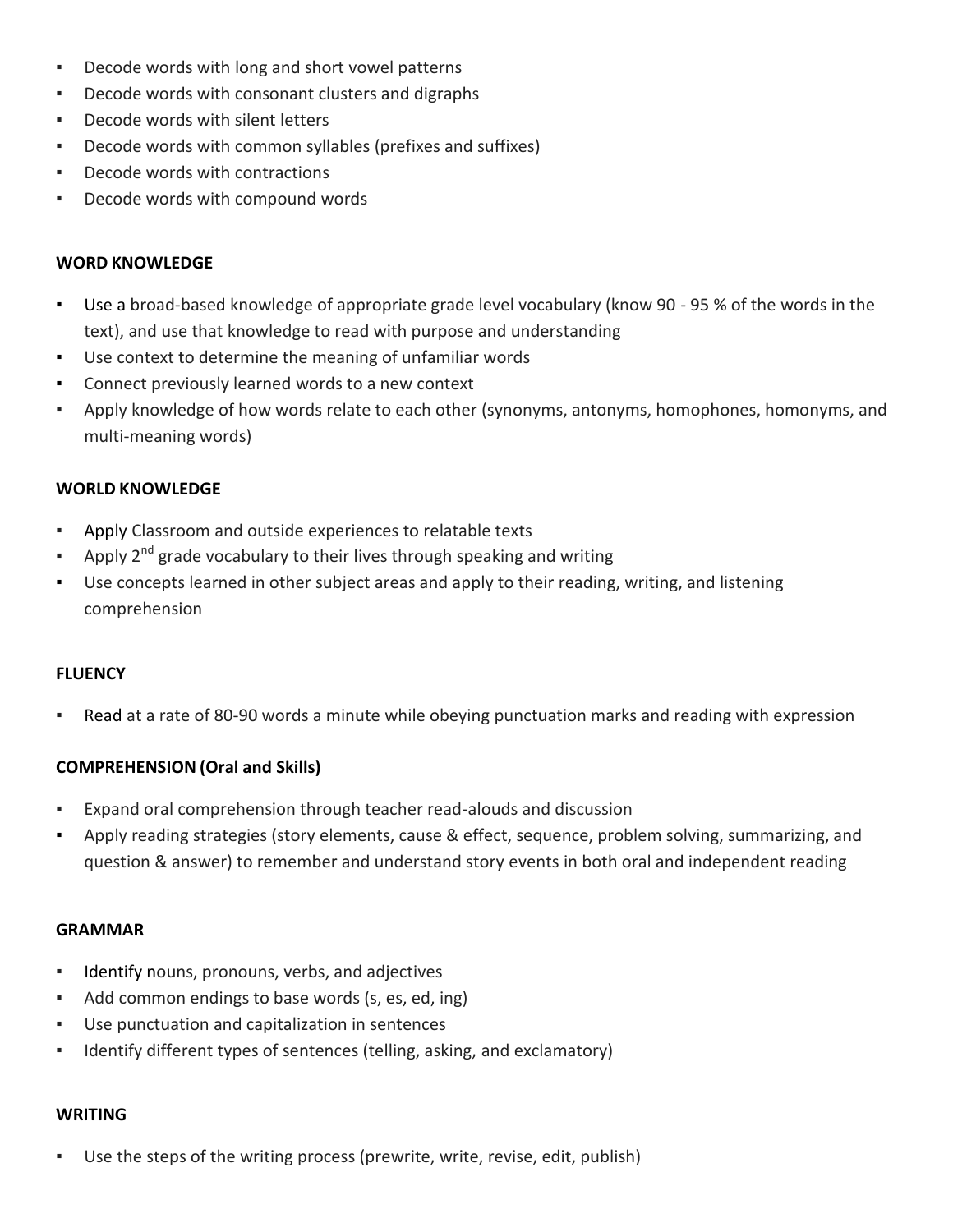- Write complete sentences
- Write logical paragraphs
- Write 3 paragraph essays (descriptive, narrative, expository, persuasive, research)
- Write legible lower and uppercase cursive letters

## **SPELLING**

- **•** Spell 90% of common 2<sup>nd</sup> grade sight words by following phonics rules for words that follow certain patterns (VCe, VCCV, consonant clusters, vowel pairs, digraphs, r-controlled vowels, -ed, -ing, -s, -es)
- Spell basic compound words and contractions, number and color words and basic homophones

# **LISTENING AND SPEAKING**

- Demonstrate active, attentive listening
	- o Look at the speaker
	- o Listen for key words
	- o Ask questions
	- o Write down the main ideas
	- o Understand the purpose for listening
- Demonstrate how to follow oral, multi-step directions correctly
- Demonstrate how to answer oral questions correctly and how to participate in class discussions appropriately

# **Grade Level Measurable Objectives for Third Grade**

# **DECODING**

- Decode by using knowledge of vowel sounds, consonant blends, and clusters to sound out words on their own.
- Figure out unknown words through teacher facilitated review of decoding of the syllables.

### **WORD KNOWLEDGE**

- Use context clues to determine the meanings of unknown words.
- Use broad based knowledge of appropriate fourth grade vocabulary.
- Understand that some words have more than one meaning, and use context to determine the proper meaning.
- Read and comprehend a minimum of 90-95% of fourth grade written text.
- Use dictionaries to help them figure out meanings of unknown words.
- Use knowledge of how words relate to each other to identify proper synonyms, antonyms, homophones, homonyms, and multi-meaning words.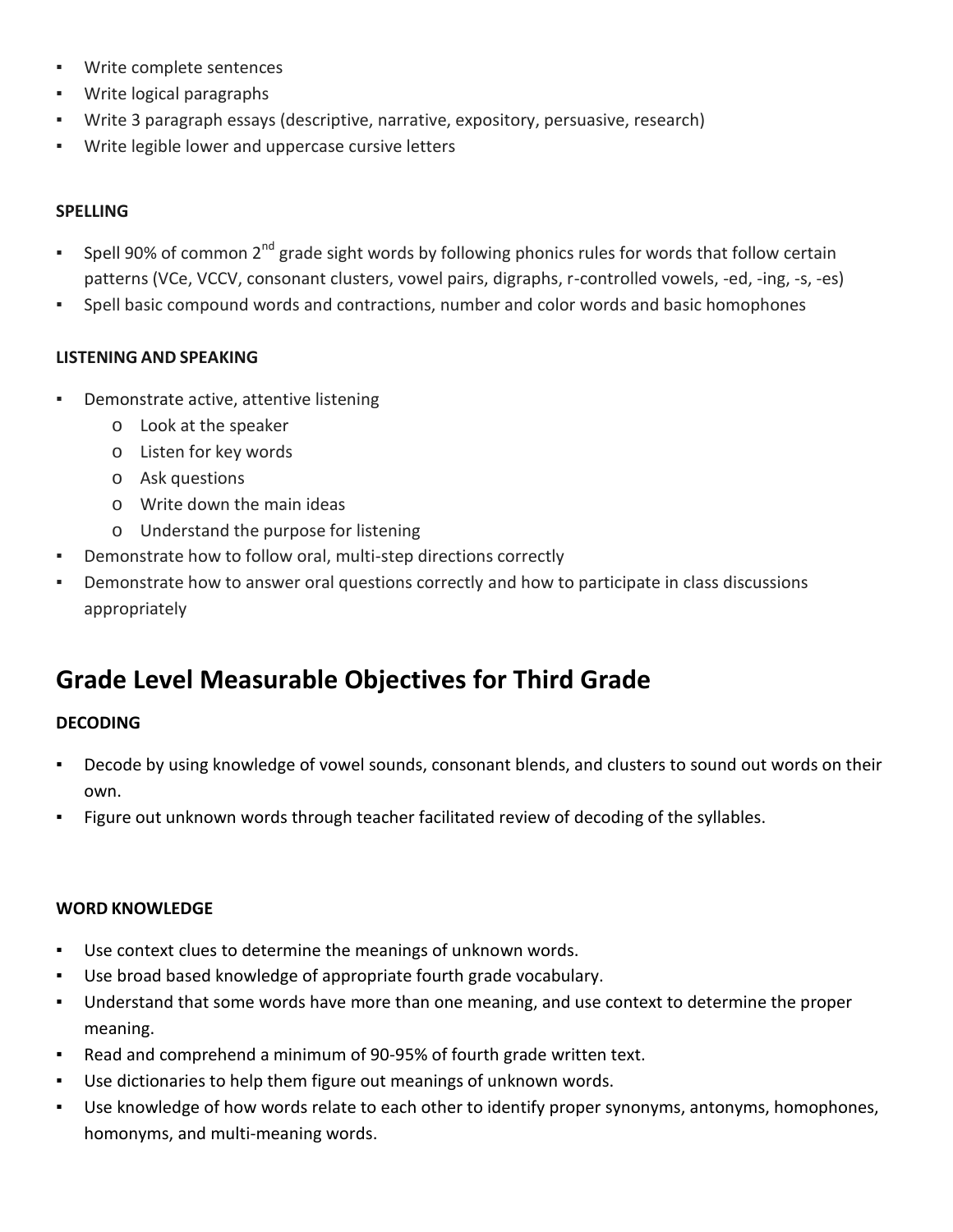## **WORLD KNOWLEDGE**

- Relate things they have seen or done in the classroom and outside of it to relatable texts.
- Take the 3-4 vocabulary and apply those words to their lives through speaking and writing.
- Apply concepts learned in other subject areas to help comprehend texts.

# **FLUENCY**

- Read a fourth grade text fluently by reading at 120-140 words per minute
- Read with expression and obey punctuation while reading

# **COMPREHENSION (Oral and Skills)**

- Build comprehension through classroom read alouds, discussion, and oral and independent reading.
- Show oral and written comprehension of  $4<sup>th</sup>$  grade text
- Use these reading strategies: make inferences, generalizations, summarize, identify cause and effect, problem and solution, sequence of events, introduction to basic figurative language, and story elements, to comprehend text.
- Recall, apply, and analyze text using fluency, word knowledge, world knowledge

## **GRAMMAR**

- Identify 6 parts of speech (noun, verb, adjective, adverb, pronouns, and conjunctions) but are introduced to all eight
- Identify different types of sentences (Declarative, Interrogative, Exclamatory, Imperative)
- Use proper subject verb agreement

# **WRITING**

- Write various 4-5 paragraph essays (Descriptive, Narrative, Expository, Persuasive, Responsive) as well as write a two page research paper.
- Write in complete paragraphs with topic sentences
- Consistently write in complete sentences (Capital letter, endmark, subject, verb, makes sense)
- **Summarize different texts**
- Use the writing process to improve on their writing
- **Write fluently in cursive or print, uppercase and lowercase.**

### **SPELLING**

- Spell 90% of common fourth grade spelling words
- Use various common spelling strategies, phonics rules, and pattern
- Learn irregular plurals, comparative and superlatives, homophones, common prefixes and suffixes, possessives, and silent consonants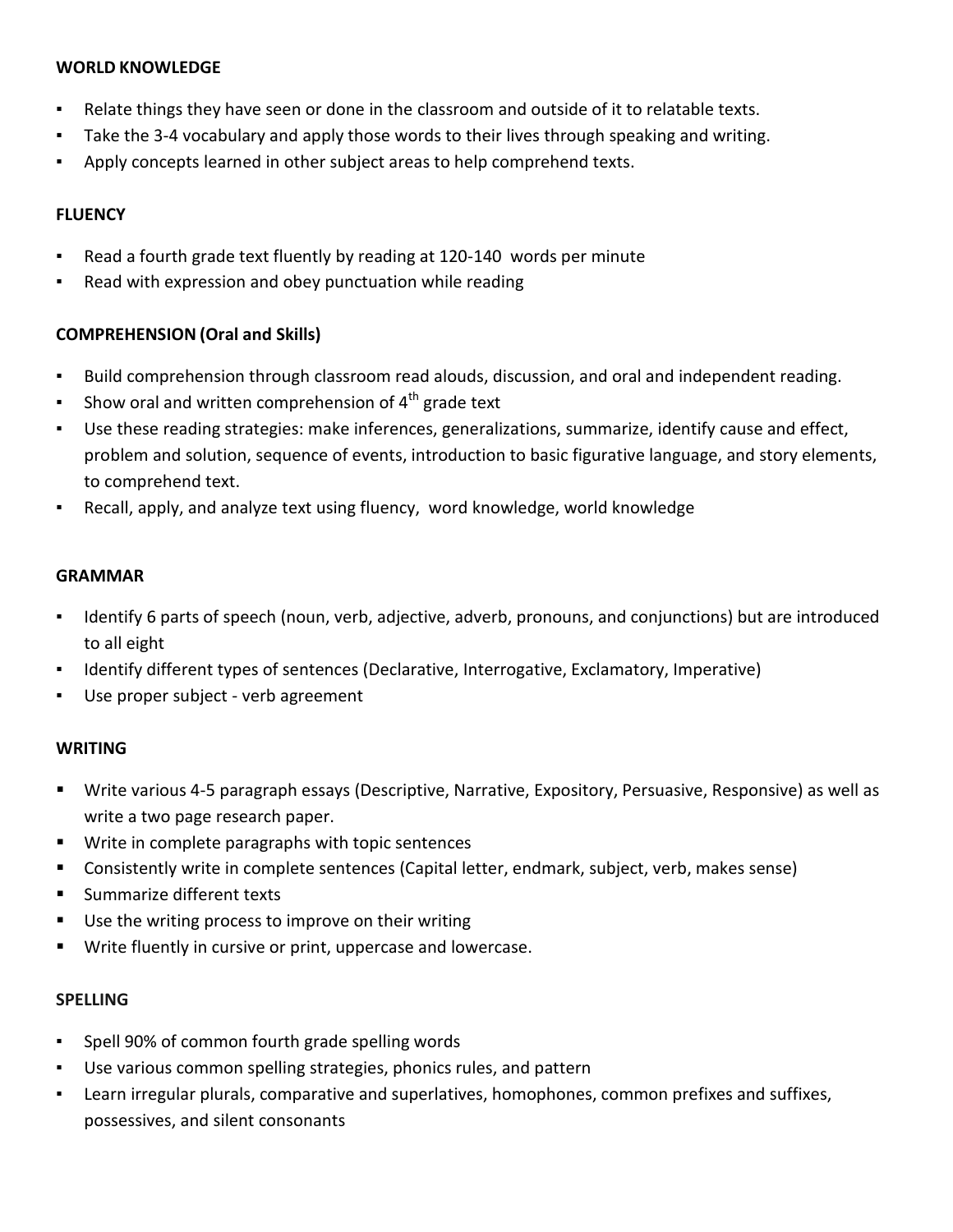### **LISTENING AND SPEAKING**

- Know purpose for listening
- Take Notes
	- Sit still
	- Look at speaker
	- Follow a variety of step-by-step directions independently
- Ask questions related to topic being discussed
- Answer questions clearly and relative to the topic

# **Grade Level Measurable Objectives for Fourth Grade**

# **DECODING**

- Decode by using knowledge of vowel sounds, consonant blends, and clusters to sound out words on their own.
- Figure out unknown words through teacher facilitated review of decoding of the syllables.

## **WORD KNOWLEDGE**

- Use context clues to determine the meanings of unknown words.
- Use broad based knowledge of appropriate fourth grade vocabulary.
- Understand that some words have more than one meaning, and use context to determine the proper meaning.
- Read and comprehend a minimum of 90-95% of fourth grade written text.
- Use dictionaries to help them figure out meanings of unknown words.
- Use knowledge of how words relate to each other to identify proper synonyms, antonyms, homophones, homonyms, and multi-meaning words.

### **WORLD KNOWLEDGE**

- Relate things they have seen or done in the classroom and outside of it to relatable texts.
- Take the 3-4 vocabulary and apply those words to their lives through speaking and writing.
- Apply concepts learned in other subject areas to help comprehend texts.

### **FLUENCY**

- Read a fourth grade text fluently by reading at 120-140 words per minute
- Read with expression and obey punctuation while reading

### **COMPREHENSION (Oral and Skills)**

▪ Build comprehension through classroom read alouds, discussion, and oral and independent reading.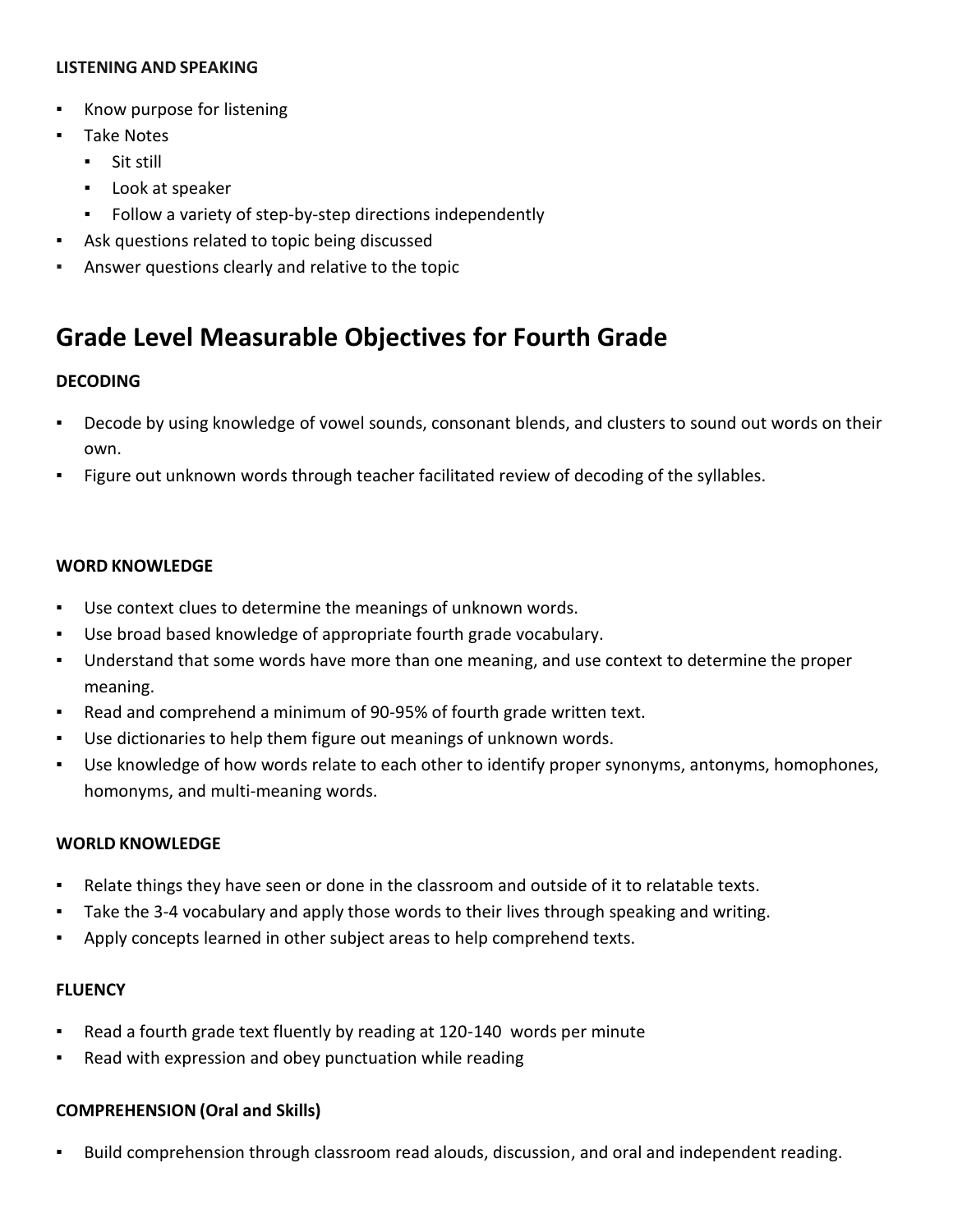- Show oral and written comprehension of  $4<sup>th</sup>$  grade text
- Use these reading strategies: make inferences, generalizations, summarize, identify cause and effect, problem and solution, sequence of events, introduction to basic figurative language, and story elements, to comprehend text.
- Recall, apply, and analyze text using fluency, word knowledge, world knowledge

## **GRAMMAR**

- Identify 6 parts of speech (noun, verb, adjective, adverb, pronouns, and conjunctions) but are introduced to all eight
- Identify different types of sentences (Declarative, Interrogative, Exclamatory, Imperative)
- Use proper subject verb agreement

# **WRITING**

- Write various 4-5 paragraph essays (Descriptive, Narrative, Expository, Persuasive, Responsive) as well as write a two page research paper.
- Write in complete paragraphs with topic sentences
- Consistently write in complete sentences (Capital letter, endmark, subject, verb, makes sense)
- Summarize different texts
- Use the writing process to improve on their writing
- Write fluently in cursive or print, uppercase and lowercase.

# **SPELLING**

- Spell 90% of common fourth grade spelling words
- Use various common spelling strategies, phonics rules, and pattern
- Learn irregular plurals, comparative and superlatives, homophones, common prefixes and suffixes, possessives, and silent consonants

# **LISTENING AND SPEAKING**

- Know purpose for listening
- Take Notes
	- Sit still
	- Look at speaker
	- Follow a variety of step-by-step directions independently
- Ask questions related to topic being discussed
- Answer questions clearly and relative to the topic

# **Grade Level Measurable Objectives for Fifth and Sixth Grade**

# **WORD KNOWLEDGE**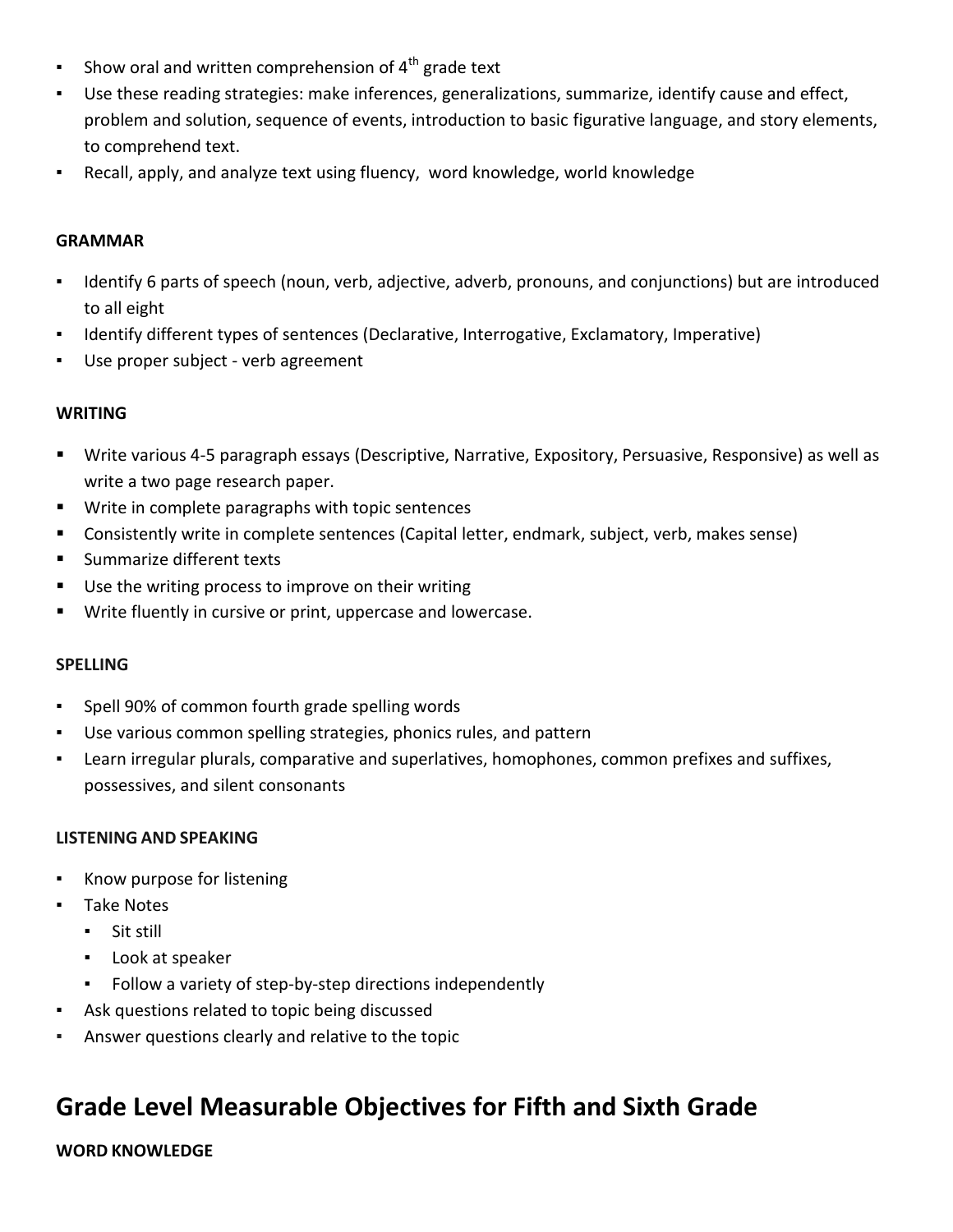- **•** Make use of appropriate 5<sup>th</sup>-6<sup>th</sup> grade vocabulary with 90-95% proficiency in varying contexts.
- Students will be able to identify the meaning of these words and how they relate in varying contexts and use them in their writing.
- Understand word relationships and word origins.
- Students will know how to make use of glossaries, dictionaries, thesauruses, and the internet to identify unknown words.

## **WORLD KNOWLEDGE**

- Apply things they have seen, done, and concepts learned in the classroom and outside it and relate them to their writing, text, and life experiences.
- **EXECT Students will take the 5<sup>th</sup>-6<sup>th</sup> grade vocabulary they have learned and apply those words to their lives** through speaking and writing.

### **FLUENCY**

- " Read 5<sup>th</sup> -6<sup>th</sup> grade questions, directions, and many types of literature at a fluency rate of 150-160 words per minute.
- Read orally at a fluency rate that doesn't hinder the meaning of the text.
- Obey punctuation and read with expression.

## **COMPREHENSION (Oral and Skills)**

- Recall, apply, and analyze their grade level appropriate word and world knowledge, and fluency to show comprehension of various texts.
- Make use of the various texts read to them by the teacher to build oral comprehension through the various experiences heard.
- Understand and make use of figurative language in text and writing.
- Independently read and understand various texts using skills taught to them.

### **GRAMMAR**

- Students will be able to identify and begin to use properly the 8 parts of speech in their daily work, oral communication, and writing.
- Make use of proper subject verb agreement in oral and written communication.

### **WRITING**

- Students will be able to write legibly and with grammatical correctness in print or cursive for various styles of text. Ex. Note taking, 4-5 paragraph essays, etc.
- Students will also be able to write in various styles of sentence structure. Ex. Simple, Compound, Complex.
- Make use of the writing process in their writing.

#### **SPELLING**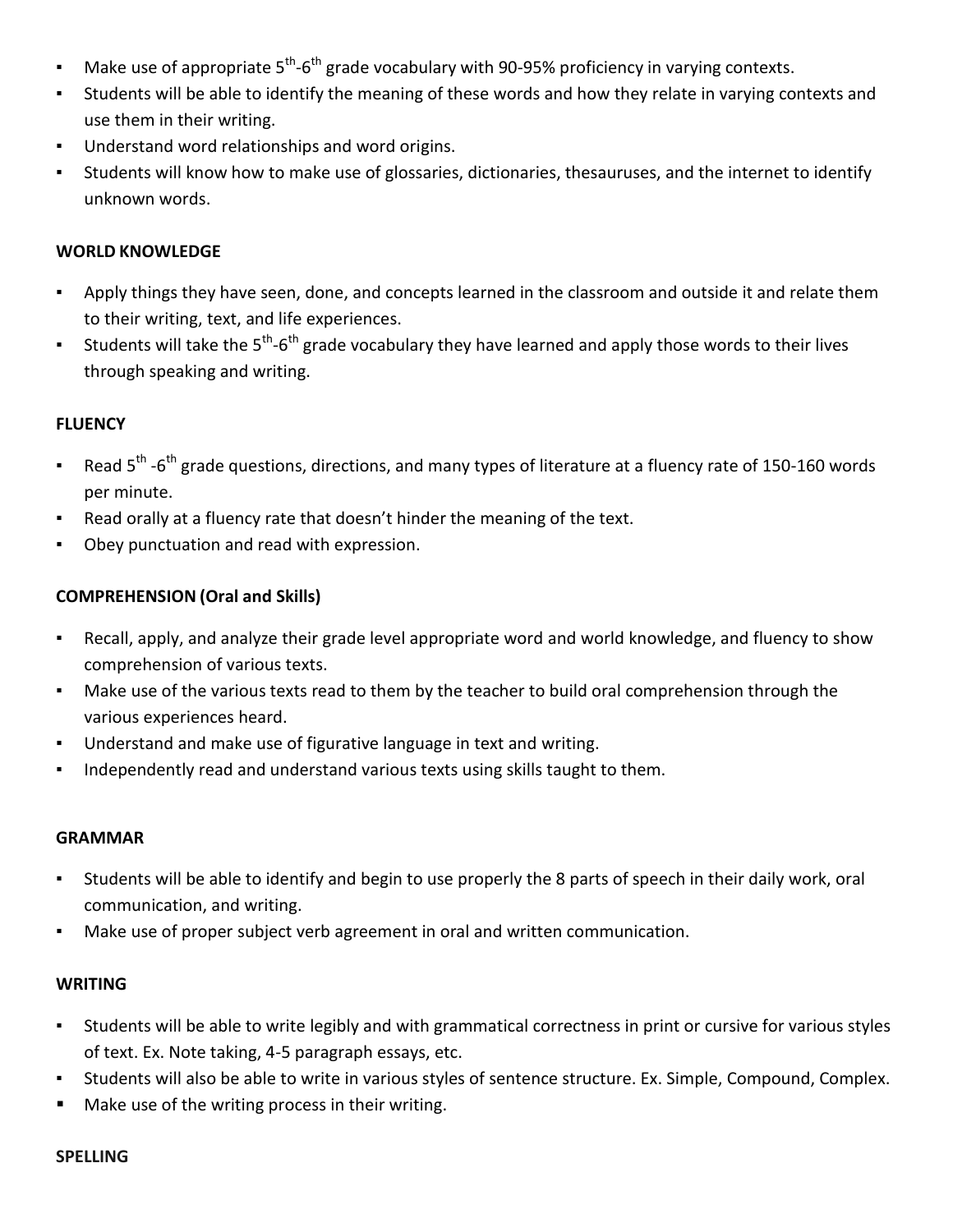- **Spell 90% of their 5<sup>th</sup>-6<sup>th</sup> grade vocabulary correctly.**
- Make use of spelling strategies, phonetic rules, and patterns to reach 90% goal.

# **LISTENING AND SPEAKING**

- Pay attention and stay focused on what the teacher and his or her classmates say.
- Understand the importance of thinking about the speaker's ideas.
- Show that they are paying attention and thinking through: eye contact, facial gestures, and responses, and following of multistep directions.
- Respond at any time to questions and statements made by the teacher.
- Speak with purpose.

# **Grade Level Measurable Objectives for Seventh and Eighth Grade**

# **WORD KNOWLEDGE**

- Make Broad-based knowledge of the appropriate  $7<sup>th</sup>$   $8<sup>th</sup>$  grade level vocabulary with 90-95% proficiency in varying contexts.
- Apply previously learned words to new contexts.
- Understand word relationships, word origins, and root awareness.
- Using tools such as the glossaries, dictionaries, thesauruses, context clues, and the internet to identify unknown words.

# **WORLD KNOWLEDGE**

- Apply things they have seen, done, and concepts learned in the classroom and outside it and relate them to the text as well as life experiences.
- **•** Use the 7th  $8<sup>th</sup>$  grade vocabulary and apply them to their speaking and writing.

# **FLUENCY**

- Read for purpose and understanding at a minimum of 150 160 correct words per minute
- Understand various types of literature including dialogue.
- Read  $8<sup>th</sup>$  grade level texts smoothly, obeying punctuation and expression.

# **COMPREHENSION (Oral and Skills)**

- Expand their oral comprehension through read alouds and discussion
- Recall, apply, analyze, and evaluate their grade level appropriate word and world knowledge and fluency to show comprehension of various texts (questions)
- Understand the main concepts of the text in independent reading using the comprehension strategies taught to them to decipher meaning.
- Understand and make use of figurative language in text, in writing and speaking.

### **GRAMMAR**